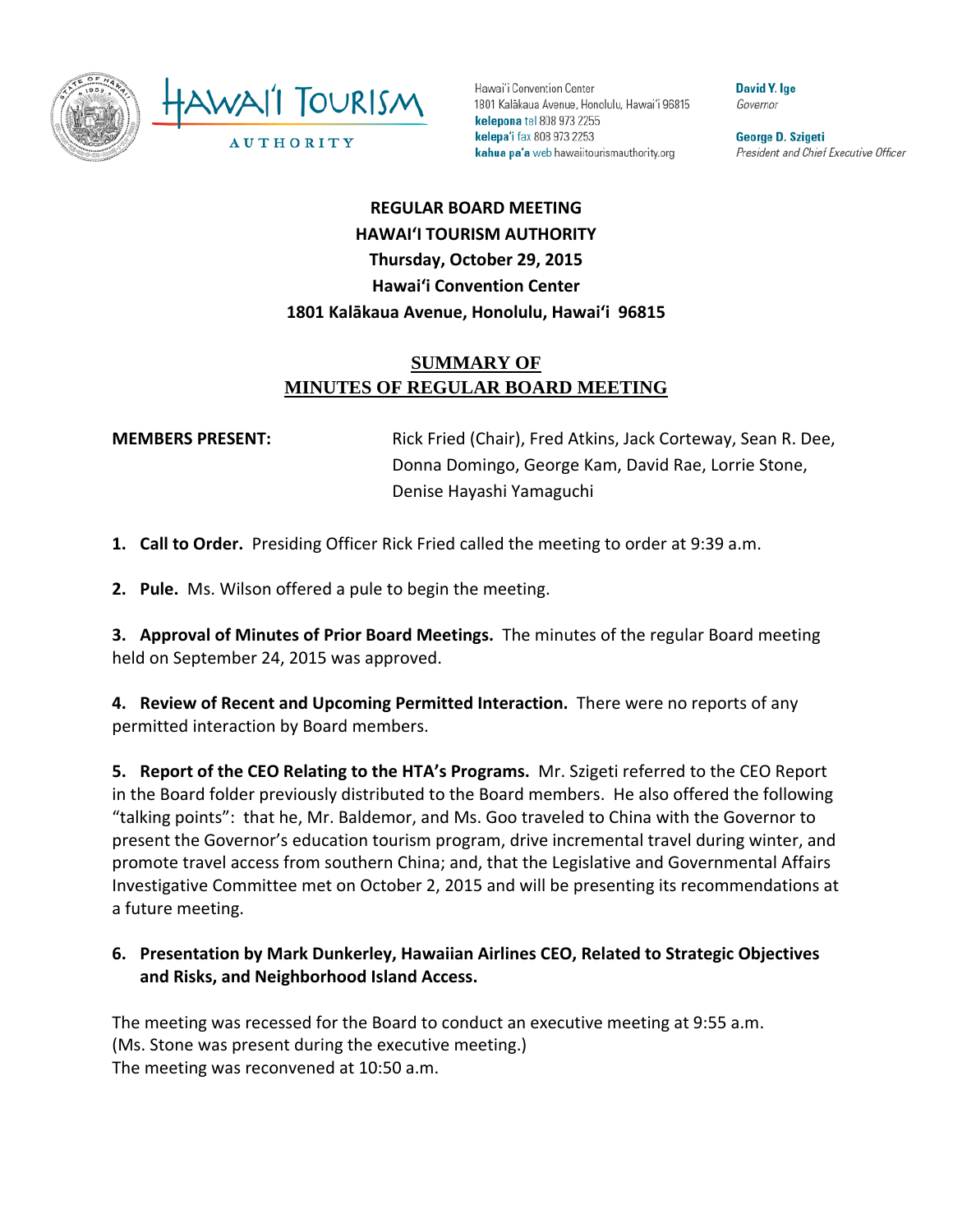## **7. Presentation and Discussion by AEG Regarding an Update of Sales Initiatives and Hawai'i Convention Center Performance**

The meeting was recessed for the Board to conduct an executive meeting at 10:57 a.m. The meeting was reconvened at 11:24 a.m.

## **8. Presentation and Discussion by Friends of Haiku Stairs**

Mr. Fried acknowledged Dr. Ansdell and Mr. Goody, who are representatives of the Friends of Haiku Stairs and provided a PowerPoint presentation. Dr. Ansdell provided a brief background of Haiku Stairs and noted the following: it has been officially closed for over 25 years but remains "very safe" with "no major injury" reported; that it is "too valuable" and "priceless resource" to not see and where you can observe an entire ahupuaa; and, that you may observe fauna that grows only along the stairs. Mr. Goody referred to the various slides in the PowerPoint presentation and discussed the following: a description of Haiku Stairs; its current physical condition; the safety and liability concerns arising from the public use of the Stairs; and the vision for Haiku Stairs and the valley that would include a "park and preserve," managed access for access by residents and visitors, a strong educational component, and a "stand-alone use" on an interim basis.

In response to an inquiry from Mr. Fried regarding the current status of the Haiku Stairs, Mr. Goody stated that the Stairs is undergoing an "EIS" process and among the various alternatives being evaluated is to "destroy" the Stairs or to provide for a managed use. HTA should get involved because the Stairs "is a high value" and a "compelling" attraction. The support of the Stairs is consistent with the 2015 HTA strategic plan for natural resources. HTA may assist by lobbying in support at the Board of Water Supply, OHA, and the City Parks and Recreation. He emphasized support for OHA to manage Haiku Stairs as a cultural and educational site with a private contractor.

Mr. Rae asked, "Who owns the Stairs and why was it closed?" Mr. Goody responded that the Stairs was originally managed by the Coast Guard to use and then by the Department of Land and Natural Resources. The Board of Water Supply subsequently managed it until access to the Stairs was denied. It is Mr. Goody's belief that the Department of Hawaiian Home Lands, Department of Land and Natural Resources, and the Board of Water Supply share ownership of the Stairs. He stated that it has been difficult to bring all agencies together and to have OHA assume responsibility to maintain the Stairs. The main difficulty is providing for the initial operating costs. In response to a question from Mr. Atkins, Mr. Goody stated that the current plan would charge "locals" \$20 and \$100 for "visitors" to use the Stairs.

Mr. Fried asked that the Friends of Haiku Stairs should write a letter to HTA and clearly specify what assistance it would be requesting from HTA.